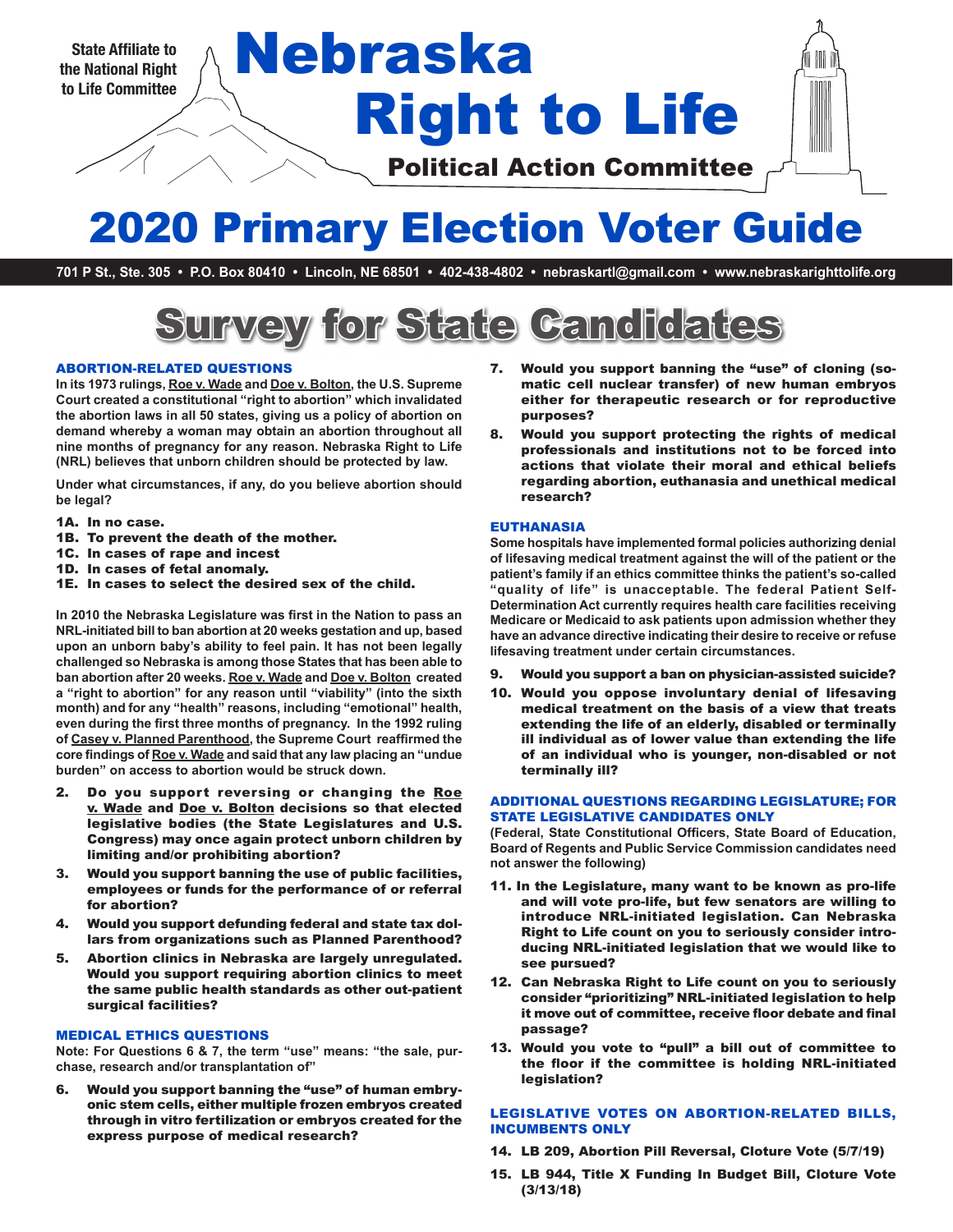### **U.S. PRESIDENT**

ನ

**DONALD TRUMP (Endorsed, Pro-Life Incumbent)**

Joe Biden (Pro-Abortion) Bernie Sanders (Pro-Abortion)

|   | <b>U.S. SENATE</b>                                                                             |    | 1A 1B 1C 1D 1E         |   |   |   | $\overline{2}$ | 3              |              | 5           | 6 |                | 8 | 9 | 10              | <b>Comments on File</b> |
|---|------------------------------------------------------------------------------------------------|----|------------------------|---|---|---|----------------|----------------|--------------|-------------|---|----------------|---|---|-----------------|-------------------------|
| ◀ | <b>BEN SASSE (EPLI)</b>                                                                        | v  |                        | N | N | N | Υ              | Y              | Y            | v           | Y |                | v |   |                 |                         |
|   | Matt Innis                                                                                     | Υ  |                        |   |   |   | Υ              | Υ              |              | Υ           |   |                |   |   |                 |                         |
|   | Chris Janicek                                                                                  | N  |                        | Υ | Υ | N | N              | N              | N            | Υ           | N | N              | Y | N | Υ               |                         |
|   | Dr. Daniel Wik **                                                                              |    |                        |   |   |   |                |                |              |             |   |                |   |   |                 |                         |
|   | Dennis Frank Macek, Larry Marvin, Angie Philips, Alisha Shelton, Andy Stock, Gene Siadek (DNR) |    |                        |   |   |   |                |                |              |             |   |                |   |   |                 |                         |
|   |                                                                                                |    |                        |   |   |   |                |                |              |             |   |                |   |   |                 |                         |
|   | <b>U.S. HOUSE OF REPRESENTATIVES</b>                                                           |    |                        |   |   |   |                |                |              |             |   |                |   |   |                 |                         |
|   | Dist. 1                                                                                        |    | 1A   1B   1C   1D   1E |   |   |   | $\overline{2}$ | 3              | 4            | 5           | 6 | $\overline{7}$ | 8 | 9 | 10 <sup>1</sup> | Comments on File        |
| Ⅴ | <b>JEFF FORTENBERRY (EPLI)</b>                                                                 |    | Y*                     |   |   |   | Y              | Y              | Y            | v           | v |                | v |   | Y               |                         |
|   | Dennis Grace                                                                                   | N  | Υ                      |   |   | N |                | Y              |              |             | N | N              |   | N | Y               |                         |
|   | Babs Ramsey, Kate Bolz (DNR)                                                                   |    |                        |   |   |   |                |                |              |             |   |                |   |   |                 |                         |
|   |                                                                                                |    |                        |   |   |   |                |                |              |             |   |                |   |   |                 |                         |
|   | Dist. 2                                                                                        |    | $1A$  1B 1C 1D 1E      |   |   |   | $\overline{2}$ | 3              | 4            | 5           | 6 | $\overline{7}$ | 8 | 9 |                 | 10 Comments on File     |
| ☑ | <b>DON BACON (EPLI)</b>                                                                        | N  | Y                      | N | N | N | Y              | $\mathbf v$    | $\checkmark$ | $\mathbf v$ | v | v              | v | v | Y               |                         |
|   | Paul Anderson                                                                                  | V* | N                      | N | N | N | Υ              | Υ              | Υ            |             |   |                |   |   | Υ               |                         |
|   | Ann Ashford, Kara Eastman, Gladys Harrison, Tyler Schaeffer (DNR)                              |    |                        |   |   |   |                |                |              |             |   |                |   |   |                 |                         |
|   |                                                                                                |    |                        |   |   |   |                |                |              |             |   |                |   |   |                 |                         |
|   | Dist. 3                                                                                        |    | 1A 1B 1C 1D 1E         |   |   |   | 2 <sup>1</sup> | $\overline{3}$ | 4            | 5           | 6 | $\overline{7}$ | 8 | 9 | 10              | Comments on File        |
| M | <b>ADRIAN SMITH (EPLI)</b>                                                                     | N  | Y                      | N | N | N | Y              | Y              | Y            | v           | v | v              | v | v | Υ               |                         |
|   | Larry Lee Scott Bollinger                                                                      | N  |                        | Υ | Υ | N |                | Υ              | Υ            | Υ           | N | N              | Υ | N | Υ               |                         |
|   | Justin Moran                                                                                   | N  | Υ                      | N | Y | N | Υ              | Υ              | Υ            | Y           | Υ | Υ              | Υ | Υ | Υ               |                         |
|   | William Elfgren, Mark Elworth Jr., Dustin Hobbs, Arron Kowalski (DNR)                          |    |                        |   |   |   |                |                |              |             |   |                |   |   |                 |                         |

Special Endorsement Criteria for State Legislative Candidates Only: **Legislature is where Nebraska Right to Life has had the greatest public policy impact. To better engage grassroots voters and educate them about the process, the NRL Board voted in April 2014 to create a new ranking system only for State Legislative candidates. The new ranking system rewards those incumbents who introduce or prioritize NRL-initiated legislation or who work very hard to get NRLinitiated legislation out of committee. Strong floor debate help also is taken into consideration. Hopefully pro-life voters in legislative districts will seek out the candidates and their current state senator and encourage them to take a more active role in introducing and prioritizing NRL-initiated legislation as well as working diligently to get bills out of the Judiciary and Health Committees.**

#### **Answers to Survey**

**Nebraska Right to Life Political Action Committee Pro-Life Endorsed Candidates are in:**

**Underlined Bolded and Check Marked.** 

**SURVEY KEY Y = Yes (Pro-Life In Most Cases)** 

**N = No (Against Pro-Life in Most Cases Except for Questions 1a Through 1e)** 

**– = Did Not Answer Yes or No (DNR) = Did Not Respond** 

> **\* = Comments on File**

**See State Legislature Ranking Key on Page 3,** 

**Criteria for Endorsement on Page 4**

## **STATE LEGISLATURE**

 $\triangledown$ 

| .   = ======= <del>.</del> . .                                                        |                            |       |       |              |                      |                |                |                |                 |   |                |   |                |   |       |    |                         |   |                |                                                |
|---------------------------------------------------------------------------------------|----------------------------|-------|-------|--------------|----------------------|----------------|----------------|----------------|-----------------|---|----------------|---|----------------|---|-------|----|-------------------------|---|----------------|------------------------------------------------|
| Dist. 1                                                                               |                            |       |       |              | 1A 1B 1C 1D 1E       | $\overline{2}$ | 3              | 4              | 5               | 6 |                | 8 | 9              |   | 10 11 |    |                         |   |                | 12 13 14 15 Comments on File                   |
| <b>JULIE SLAMA (EPLI) (PLA)</b>                                                       | Y                          | N     | N     | N            | N                    | Y              | Y              | Y              | Y               | Y | Υ              | Y | Y              | Y | Y     | Y  | Υ                       | Y |                |                                                |
| Janet Palmtag (New-APL)                                                               | N                          | Y     | N     | N            | N                    | Y              | Y              | Y              | Y               | Υ | Υ              | Y | Υ              | Υ | Y     | Υ  | Υ                       |   |                |                                                |
| Dennis Schaardt (New-APL)                                                             | Y                          | Y     | N     | N            | N                    | $\overline{Y}$ | Y              | Y              | Υ               | Υ | Υ              | Υ | Υ              | Υ |       | Υ  | $\overline{\mathsf{Y}}$ |   |                |                                                |
| Mike Powers (Filed as Write-In, Too Late for Survey)                                  |                            |       |       |              |                      |                |                |                |                 |   |                |   |                |   |       |    |                         |   |                |                                                |
|                                                                                       |                            |       |       |              |                      |                |                |                |                 |   |                |   |                |   |       |    |                         |   |                |                                                |
| Dist. <sub>3</sub>                                                                    |                            |       |       |              | $1A$ 1B 1C 1D 1E     | $\overline{2}$ | $\mathbf{3}$   | 4 <sup>1</sup> | $5\overline{)}$ | 6 | 7 <sup>1</sup> | 8 | 9              |   |       |    |                         |   |                | 10   11   12   13   14   15   Comments on File |
| Richard Holdcroft (New-APL)                                                           | $N^*$                      | $Y^*$ | N     | N            | N                    | Y              | Υ              | Y              | Y               | Y | Y              | Y | Υ              | Υ | Y     | Y  | Υ                       |   |                | $\sqrt{ }$                                     |
| Carol Blood (DNR)                                                                     |                            |       |       |              |                      |                |                |                |                 |   |                |   |                |   |       |    |                         |   | <b>ENV PNV</b> |                                                |
| Dist. 5                                                                               |                            |       |       |              | 1A 1B 1C 1D 1E       | $\overline{2}$ | $\mathbf{3}$   | $\overline{4}$ | $5\overline{)}$ | 6 | $\overline{7}$ | 8 | 9              |   |       |    |                         |   |                | 10 11 12 13 14 15 Comments on File             |
| Mike McDonnell (PLI)                                                                  | N                          | Y     | N     | N            | N                    | Y              | Y              | Y              | Y               | Y | Y              | Υ | Y              | Y | Y     | Y  | Υ                       | Υ | Υ              |                                                |
| Gilbert Ayala (New-APL)                                                               | $\overline{\phantom{a}}^*$ | N     | N     | N            | N                    | Y              | Y              | Y              | Y               | Y | Y              | Y | Υ              | Y | Y     | Y  | Υ                       |   |                | $\sqrt{}$                                      |
|                                                                                       |                            |       |       |              |                      |                |                |                |                 |   |                |   |                |   |       |    |                         |   |                |                                                |
| Dist. 7                                                                               |                            |       |       |              | $1A$ 1B $1C$ 1D $1E$ | $\overline{2}$ | $\mathbf{3}$   | $\overline{4}$ | $5^{\circ}$     | 6 | $\sqrt{Z}$     | 8 | 9              |   |       |    |                         |   |                | 10 11 12 13 14 15 Comments on File             |
| Tony Vargas (DNR)                                                                     |                            |       |       |              |                      |                |                |                |                 |   |                |   |                |   |       |    |                         |   | <b>ENV PNV</b> |                                                |
| Jorge Sotolongo (DNR)                                                                 |                            |       |       |              |                      |                |                |                |                 |   |                |   |                |   |       |    |                         |   |                |                                                |
|                                                                                       |                            |       |       |              |                      |                |                |                |                 |   |                |   |                |   |       |    |                         |   |                |                                                |
| Dist. 9                                                                               |                            |       |       |              | $1A$ 1B 1C 1D 1E 2   |                | 3 <sup>1</sup> | $\overline{4}$ | $5^{\circ}$     | 6 | <b>7</b> I     | 8 | 9 <sup>1</sup> |   |       |    |                         |   |                | 10 11 12 13 14 15 Comments on File             |
| John Cavanaugh, Marque Snow, Mark Vondrasek (DNR)                                     |                            |       |       |              |                      |                |                |                |                 |   |                |   |                |   |       |    |                         |   |                |                                                |
| <b>Dist. 11</b>                                                                       |                            |       |       |              | 1A 1B 1C 1D 1E       | $\overline{2}$ | $\mathbf{3}$   | $\overline{4}$ | $5\phantom{.0}$ | 6 | $\overline{7}$ | 8 | 9              |   | 10 11 | 12 |                         |   |                | 13 14 15 Comments on File                      |
|                                                                                       | N                          | N     | N     |              | N                    | Y              | Y              | Y              | Y               | Y | Y              | Y | Y              | Υ | Y     | Υ  | Υ                       |   |                |                                                |
| Teela A. Mickles (New-APL)                                                            |                            | Y*    |       | <sup>N</sup> |                      | Y              | Υ              |                | Y               | Y | Υ              | Y | Υ              | Y | Y     | Y  | Y                       |   |                | $\sqrt{}$                                      |
| John Sciara (New-APL)                                                                 | N                          |       | $Y^*$ | N            | N                    |                |                | Υ              |                 |   |                |   |                |   |       |    |                         |   |                | $\mathbf v$                                    |
| Fred Conley, Gwen Easter Terrell McKinney, Cornelius Williams, Dennis J. Womack (DNR) |                            |       |       |              |                      |                |                |                |                 |   |                |   |                |   |       |    |                         |   |                |                                                |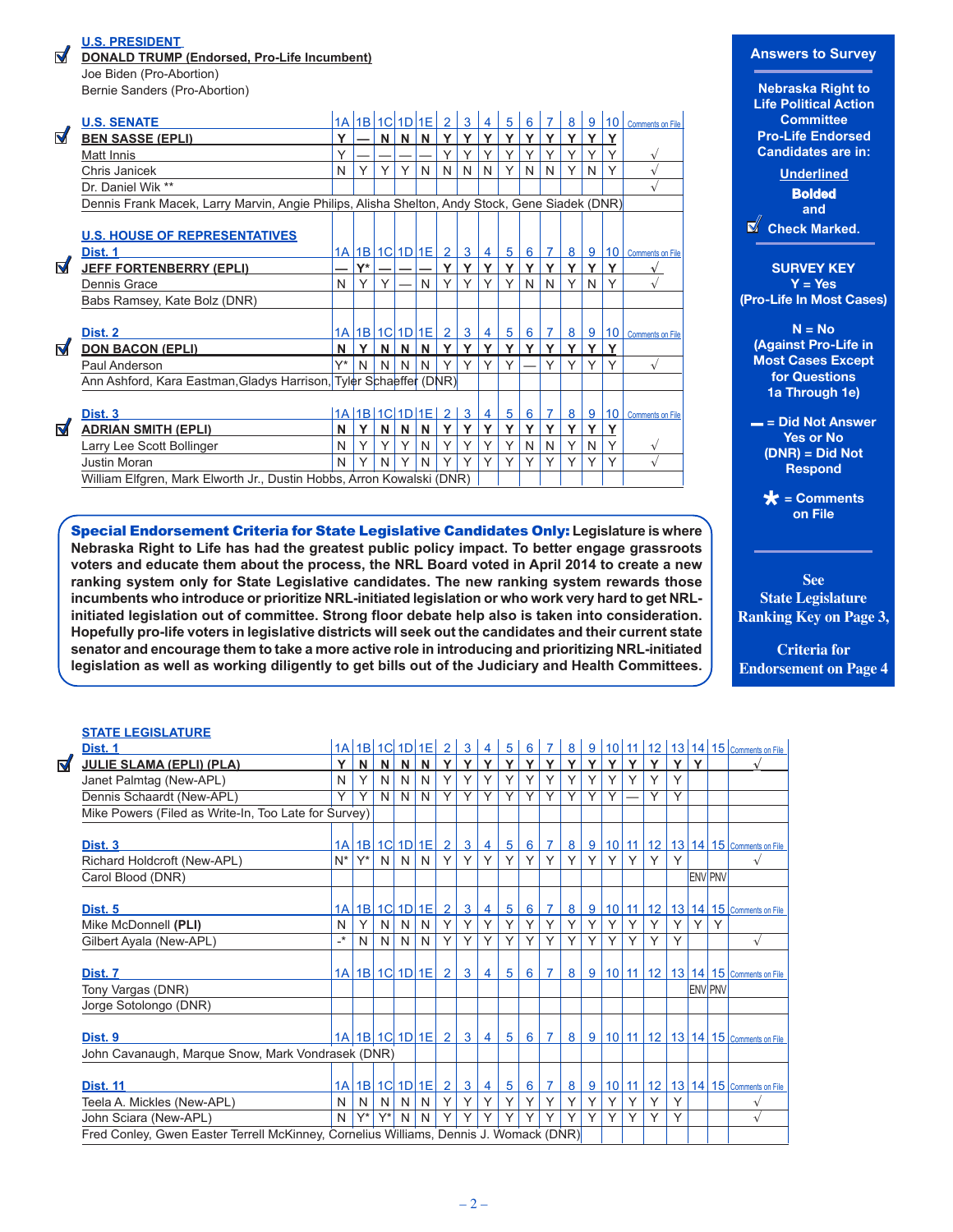|                | <b>STATE LEGISLATURE</b>                                                                                                 |    |       |                |                                    |                 |                              |                                   |                 |                 |                |                |                |                |   |         |             |              |   |             |                                                                                                                  |
|----------------|--------------------------------------------------------------------------------------------------------------------------|----|-------|----------------|------------------------------------|-----------------|------------------------------|-----------------------------------|-----------------|-----------------|----------------|----------------|----------------|----------------|---|---------|-------------|--------------|---|-------------|------------------------------------------------------------------------------------------------------------------|
|                | <b>Dist. 13</b>                                                                                                          |    |       |                |                                    |                 |                              |                                   |                 |                 |                |                |                |                |   |         |             |              |   | $Y$ PNV     | 1A 1B 1C 1D 1E 2 3 4 5 6 7 8 9 10 11 12 13 14 15 Comments on File                                                |
|                | Justin Wayne (DNR)                                                                                                       |    |       |                |                                    |                 |                              |                                   |                 |                 |                |                |                |                |   |         |             |              |   |             |                                                                                                                  |
|                | <b>Dist. 15</b>                                                                                                          |    |       |                |                                    |                 |                              | <u>1A 1B 1C 1D 1E 2 3</u>         | $\vert 4 \vert$ |                 |                |                |                |                |   |         |             |              |   |             | <u>5 6 7 8 9 10 11 12 13 14 15 Comments on File</u>                                                              |
|                | David Rogers (New-APL)                                                                                                   | N. | Y     | N              |                                    | $N$ $N$         | Y                            | Y                                 | Y               |                 |                | $Y$ $Y$ $Y$    | $Y \mid$       | Y              |   | $Y$ $Y$ | Y           | Y            |   |             |                                                                                                                  |
|                | Lynne Walz (DNR)                                                                                                         |    |       |                |                                    |                 |                              |                                   |                 |                 |                |                |                |                |   |         |             |              |   | $Y$ PNV     |                                                                                                                  |
|                |                                                                                                                          |    |       |                |                                    |                 |                              |                                   |                 |                 |                |                |                |                |   |         |             |              |   |             |                                                                                                                  |
|                | <b>Dist. 17</b>                                                                                                          |    |       |                |                                    |                 |                              |                                   |                 |                 |                |                |                |                |   |         |             |              |   |             | <u>1A 1B 1C 1D 1E 2 3 4 5 6 7 8 9 10 11 12 13 14 15 Comments on File</u>                                         |
| $\blacksquare$ | <b>JONI ALBRECHT (EPLI)</b>                                                                                              | Y  |       |                |                                    |                 |                              | N N N N Y Y Y Y Y Y Y Y Y Y Y Y Y |                 |                 |                |                |                |                |   |         |             | Y            | Y | $\mathbf Y$ |                                                                                                                  |
|                | Sheryl Lindau (DNR)                                                                                                      |    |       |                |                                    |                 |                              |                                   |                 |                 |                |                |                |                |   |         |             |              |   |             |                                                                                                                  |
|                |                                                                                                                          |    |       |                |                                    |                 |                              |                                   |                 |                 |                |                |                |                |   |         |             |              |   |             | <u>  1A   1B   1C   1D   1E   2   3   4   5   6   7   8   9   10   11   12   13   14   15   comments on File</u> |
|                | <b>Dist. 19</b><br>Mike Flood (DNR) (Previously Endorsed Incumbent, Term Limited)                                        |    |       |                |                                    |                 |                              |                                   |                 |                 |                |                |                |                |   |         |             |              |   |             |                                                                                                                  |
|                |                                                                                                                          |    |       |                |                                    |                 |                              |                                   |                 |                 |                |                |                |                |   |         |             |              |   |             |                                                                                                                  |
|                | <b>Dist. 21</b>                                                                                                          |    |       |                |                                    |                 |                              | <u>1A 1B 1C 1D 1E 2 3</u>         | $\overline{4}$  |                 |                |                |                |                |   |         |             |              |   |             | <u>5 6 7 8 9 10 11 12 13 14 15 Comments on File</u>                                                              |
| $\blacksquare$ | <b>MIKE HILGERS (EPLI)</b>                                                                                               |    |       |                |                                    |                 |                              |                                   |                 |                 |                |                |                |                |   |         |             |              |   | YYY         |                                                                                                                  |
|                | Joseph Couch, Brodey Weber (DNR)                                                                                         |    |       |                |                                    |                 |                              |                                   |                 |                 |                |                |                |                |   |         |             |              |   |             |                                                                                                                  |
|                |                                                                                                                          |    |       |                |                                    |                 |                              |                                   |                 |                 |                |                |                |                |   |         |             |              |   |             |                                                                                                                  |
|                | <b>Dist. 23</b>                                                                                                          |    |       |                |                                    |                 |                              | 1A   1B   1C   1D   1E   2   3    | $\vert 4 \vert$ |                 |                |                |                |                |   |         |             |              |   |             | <u>5 6 7 8 9 10 11 12 13 14 15 Comments on File</u>                                                              |
|                | Bruce Bostelman (PLI)                                                                                                    | Y. | N.    | N              |                                    | NN <sup> </sup> | $Y \mid$                     | Y                                 | Y               |                 |                | Y Y Y          | Y              | Y              |   | YY      | Y           | Y            | Y | Y           | $\sqrt{}$                                                                                                        |
|                | Helen Raikes (DNR)                                                                                                       |    |       |                |                                    |                 |                              |                                   |                 |                 |                |                |                |                |   |         |             |              |   |             |                                                                                                                  |
|                |                                                                                                                          |    |       |                |                                    |                 |                              |                                   |                 |                 |                |                |                |                |   |         |             |              |   |             |                                                                                                                  |
|                | <b>Dist. 25</b>                                                                                                          |    |       |                |                                    |                 |                              |                                   |                 |                 |                |                |                |                |   |         |             |              |   |             | <u>1A 1B 1C 1D 1E 2 3 4 5 6 7 8 9 10 11 12 13 14 15 Comments on File</u>                                         |
| M              | <b>SUZANNE GEIST (EPLI)</b>                                                                                              | N  |       |                |                                    |                 |                              | $Y$ N N N Y Y Y Y Y Y             |                 |                 |                |                | YYY            |                |   |         | $Y$ $Y$ $Y$ | Y            |   | $Y$ $Y$     |                                                                                                                  |
|                | Stephany Pleasant (DNR)                                                                                                  |    |       |                |                                    |                 |                              |                                   |                 |                 |                |                |                |                |   |         |             |              |   |             |                                                                                                                  |
|                | <b>Dist. 27</b>                                                                                                          |    |       |                |                                    |                 |                              | <u>1A 1B 1C 1D 1E 2 3</u>         | $\overline{4}$  |                 |                |                |                |                |   |         |             |              |   |             | 5 6 7 8 9 10 11 12 13 14 15 Comments on File                                                                     |
|                | Brenda Bickford (New-APL)                                                                                                | Y  |       |                |                                    |                 | Y <sub>1</sub>               | Y                                 | Y               | Y               | $Y \vert$      | Y.             | Y              | Y              | Y | Y       | Y           | Y            |   |             |                                                                                                                  |
|                | Anna Wishart (DNR)                                                                                                       |    |       |                |                                    |                 |                              |                                   |                 |                 |                |                |                |                |   |         |             |              |   | ENV Y       |                                                                                                                  |
|                |                                                                                                                          |    |       |                |                                    |                 |                              |                                   |                 |                 |                |                |                |                |   |         |             |              |   |             |                                                                                                                  |
|                | <b>Dist. 29</b>                                                                                                          |    |       |                |                                    |                 |                              | <u>1A 1B 1C 1D 1E 2 3</u>         | $\overline{4}$  |                 |                |                |                |                |   |         |             |              |   |             | 8 9 10 11 12 13 14 15 Comments on File                                                                           |
|                | Jacob Campbell (New-APL)                                                                                                 | Y* |       |                |                                    |                 | Y                            | Y                                 | Y               | Y               | $Y \vert$      | Y              | Y              | Y              | Υ | Y.      | Y           | Υ            |   |             |                                                                                                                  |
|                | Michael Connely (New-APL)                                                                                                | N. | Y     | $\overline{N}$ | N N                                |                 | $\overline{Y}$               | $\overline{Y}$                    | $\overline{Y}$  | $\overline{Y}$  | $\overline{Y}$ | $\overline{Y}$ | $\overline{Y}$ | Y              | Y | Y       | Y           | Y            |   |             |                                                                                                                  |
|                | Eliot Bostar (Received funds from Planned Parenthood Voters of Nebraska), Jennifer Carter, Neal Clayburn, Lisa Lee (DNR) |    |       |                |                                    |                 |                              |                                   |                 |                 |                |                |                |                |   |         |             |              |   |             |                                                                                                                  |
|                |                                                                                                                          |    |       |                |                                    |                 |                              |                                   |                 |                 |                |                |                |                |   |         |             |              |   |             |                                                                                                                  |
|                | <b>Dist. 31</b>                                                                                                          |    |       |                |                                    |                 | 1A 1B 1C 1D 1E 2             | $\overline{3}$                    | $\overline{4}$  | 5               | $6 \mid$       | 7 <sup>1</sup> |                | 8 9            |   |         | $10$ 11 12  |              |   |             | 13 14 15 Comments on File                                                                                        |
|                | Mark Gruenewald (New-APL)                                                                                                |    |       |                |                                    |                 | $Y$ N N N N Y                | Y                                 | Y               | Y               | $Y \mid$       | Y              | Y              | Y              | Y | Y.      | Y           | Y            |   |             |                                                                                                                  |
|                | Alexander Martin, Rich Pahls, Tim Royers, Melanie Williams (DNR)                                                         |    |       |                |                                    |                 |                              |                                   |                 |                 |                |                |                |                |   |         |             |              |   |             |                                                                                                                  |
|                | <b>Dist. 33</b>                                                                                                          |    |       |                |                                    |                 | 1A 1B 1C 1D 1E 2             | $\overline{3}$                    | $\overline{4}$  | $\overline{5}$  | 6              | 7 <sup>1</sup> |                | 89             |   |         |             |              |   |             | 10 11 12 13 14 15 Comments on File                                                                               |
|                | Steve Halloran (PLI)                                                                                                     | Y  |       |                |                                    |                 | Y                            | Y                                 | Y               | Y               | Y              | Y              | Y              | Y              | Y | Y       | Y           | Y            | Υ | Y           |                                                                                                                  |
|                |                                                                                                                          |    |       |                |                                    |                 |                              |                                   |                 |                 |                |                |                |                |   |         |             |              |   |             |                                                                                                                  |
|                | <b>Dist. 35</b>                                                                                                          |    |       |                | $ 1A $ $ 1B $ $ 1C $ $ 1D $ $ 1E $ |                 | $\sqrt{2}$                   | $\overline{3}$                    | $\vert 4 \vert$ | 5 <sup>1</sup>  |                | 6 7            |                |                |   |         |             |              |   |             | 8 9 10 11 12 13 14 15 Comments on File                                                                           |
|                | Raymond Aguilar New-APL (Term Limited Previously)                                                                        |    | Y     | Y              | N                                  | N               | Y                            | Y                                 | Y               | Y               | Y              | Y              | Y              | Y              | Y | Υ       | Y           | Υ            |   |             |                                                                                                                  |
|                | Dan Quick (DNR)                                                                                                          |    |       |                |                                    |                 |                              |                                   |                 |                 |                |                |                |                |   |         |             |              | Υ | Y           |                                                                                                                  |
|                |                                                                                                                          |    |       |                |                                    |                 |                              |                                   |                 |                 |                |                |                |                |   |         |             |              |   |             |                                                                                                                  |
|                | <u>Dist. 37</u>                                                                                                          |    |       |                | <u>1A 1B 1C 1D 1E</u>              |                 | $\overline{2}$               | $\overline{3}$                    | 4               | $5\overline{)}$ | $6 \mid$       | $\mathbf{7}$   | 8              | 9              |   |         | $10$ 11 12  |              |   |             | 13 14 15 Comments on File                                                                                        |
|                | John Lowe Sr. (PLI)                                                                                                      | Υ  | $Y^*$ | N              | N                                  | N               | Y                            | Y                                 | Y               | Y               | Y              | Y              | Y              | Y              | Y | Υ       | Y           | Y            | Y | Y           | $\sqrt{ }$                                                                                                       |
|                | Mercadies Damratowski (DNR)                                                                                              |    |       |                |                                    |                 |                              |                                   |                 |                 |                |                |                |                |   |         |             |              |   |             |                                                                                                                  |
|                |                                                                                                                          |    |       |                |                                    |                 |                              | 3                                 | $\vert$ 4       |                 |                |                |                |                |   |         |             |              |   |             | 5 6 7 8 9 10 11 12 13 14 15 Comments on File                                                                     |
| $\blacksquare$ | <b>Dist. 39</b><br><b>LOU ANN LINEHAN (EPLI)</b>                                                                         |    | Y     |                |                                    |                 | <u>1A 1B 1C 1D 1E 2</u><br>Y | Y                                 | Y               | Y               | Y              | Y              | Y              | Y              | Y |         | YY          | Y            |   | YY          |                                                                                                                  |
|                | Allison Heimes (DNR)                                                                                                     |    |       |                |                                    |                 |                              |                                   |                 |                 |                |                |                |                |   |         |             |              |   |             |                                                                                                                  |
|                |                                                                                                                          |    |       |                |                                    |                 |                              |                                   |                 |                 |                |                |                |                |   |         |             |              |   |             |                                                                                                                  |
|                | <b>Dist. 41</b>                                                                                                          |    |       |                |                                    |                 |                              | 1A   1B   1C   1D   1E   2   3    | $\overline{4}$  |                 |                |                |                |                |   |         |             |              |   |             | <u>5   6   7   8   9   10   11   12   13   14   15   Comments on File</u>                                        |
|                | Tom Briese (DNR) (PLI)                                                                                                   |    |       |                |                                    |                 |                              |                                   |                 |                 |                |                |                |                |   |         |             |              | Y | Υ           |                                                                                                                  |
|                |                                                                                                                          |    |       |                |                                    |                 |                              |                                   |                 |                 |                |                |                |                |   |         |             |              |   |             |                                                                                                                  |
|                | <b>Dist. 43</b>                                                                                                          |    |       |                |                                    |                 | <u>1A 1B 1C 1D 1E 2</u>      | $\mathbf{3}$                      | 4               | 5               | 6              | $7^{\circ}$    | 8 <sup>1</sup> | 9 <sup>1</sup> |   |         |             |              |   |             | 10 11 12 13 14 15 Comments on File                                                                               |
|                | Tom Brewer (PLI)                                                                                                         | N  | N     | N              |                                    | $N \mid N$      | Y                            | Y                                 | Y               | Y               | Y              | Y.             | Y              | Υ              | Υ | Υ       | Υ           | Υ            | Y | Y           | $\sqrt{}$                                                                                                        |
|                | Tanya Storer (DNR)                                                                                                       |    |       |                |                                    |                 |                              |                                   |                 |                 |                |                |                |                |   |         |             |              |   |             |                                                                                                                  |
|                |                                                                                                                          |    |       |                |                                    |                 |                              |                                   |                 |                 |                |                |                |                |   |         |             |              |   |             |                                                                                                                  |
|                | <b>Dist. 45</b><br>Susan Hester, Rita Sanders (DNR)                                                                      |    |       |                |                                    |                 | 1A   1B   1C   1D   1E   2   | $\mathbf{3}$                      | $\overline{4}$  | 5 <sup>1</sup>  | 6              | $7^{\circ}$    | 8 <sup>1</sup> | 9 <sup>1</sup> |   |         |             |              |   |             | 10 11 12 13 14 15 Comments on File                                                                               |
|                |                                                                                                                          |    |       |                |                                    |                 |                              |                                   |                 |                 |                |                |                |                |   |         |             |              |   |             |                                                                                                                  |
|                | <b>Dist. 47</b>                                                                                                          |    |       |                | <u>1A 1B 1C 1D 1E</u>              |                 | $\overline{2}$               | $\mathbf{3}$                      | 4               | $5\overline{)}$ | 6              | 7 <sup>1</sup> | 8              | 9              |   |         | 10 11 12    |              |   |             | 13 14 15 Comments on File                                                                                        |
|                | Steve Erdman (PLI)                                                                                                       | N  | Y     | N              |                                    | $N$ $N$         | Y                            | Y                                 | Y               | Y               | Y              |                | Y              | Y              | Y | Y       | Y           | Y            |   | $Y$ PNV     |                                                                                                                  |
|                |                                                                                                                          |    |       |                |                                    |                 |                              |                                   |                 |                 |                |                |                |                |   |         |             |              |   |             |                                                                                                                  |
|                | <b>Dist. 49</b>                                                                                                          |    |       |                |                                    |                 | <u>1A 1B 1C 1D 1E 2</u>      | $\overline{3}$                    | $\overline{4}$  | $\overline{5}$  | 6              | $\overline{7}$ | 8              | 9              |   |         | $10$ 11 12  |              |   |             | 13 14 15 Comments on File                                                                                        |
| M              | <b>ANDREW LAGRONE (EPLI) (PLA)</b>                                                                                       |    |       | N              |                                    |                 |                              | NNYY                              | Y               | Y               | Y              | Y              | Y              | Y              | Y | Y       | Y           | $\mathbf{Y}$ | Y |             | $\sqrt{ }$                                                                                                       |
|                | Jen Day (Received funds from Planned Parenthood Voters of Nebraska) (DNR)                                                |    |       |                |                                    |                 |                              |                                   |                 |                 |                |                |                |                |   |         |             |              |   |             |                                                                                                                  |

## **Legislature Ranking Key**

**ENDORSED PRO-LIFE INCUMBENT: Leads & Votes Pro-Life: Senators who have either introduced and/or prioritized a prolife bill and/or have demonstrated exemplary effort to move a bill out of committee, does exemplary job on floor debate and votes pro-life on the floor. (EPLI)**

# **ENDORSED PRO-LIFE (EPL)**

**PRO-LIFE INCUMBENT: Senators who vote pro-life on the floor and/or in committee. (PLI)**

**NEW, ANSWERED PRO-LIFE: Candidate who is not an incumbent and has responded pro-life to our NRL PAC survey in agreement with our main principles. (New-APL)**

> **PRO-LIFE APPOINTEE (PLA)**

**DID NOT RESPOND (DNR)**

# **SURVEY KEY**

**Y = Yes (Pro-Life In Most Cases)** 

**N = No (Against Pro-Life in Most Cases Except for Questions 1a Through 1e)** 

**– = Did Not Answer Yes or No** 

 $\star$  = Comments on File<br>PNV = Present,<br>Not Voting (14-15) **PNV = Present, Not Voting (14-15)**

**ENV = Excused, Not Voting (14-15)**